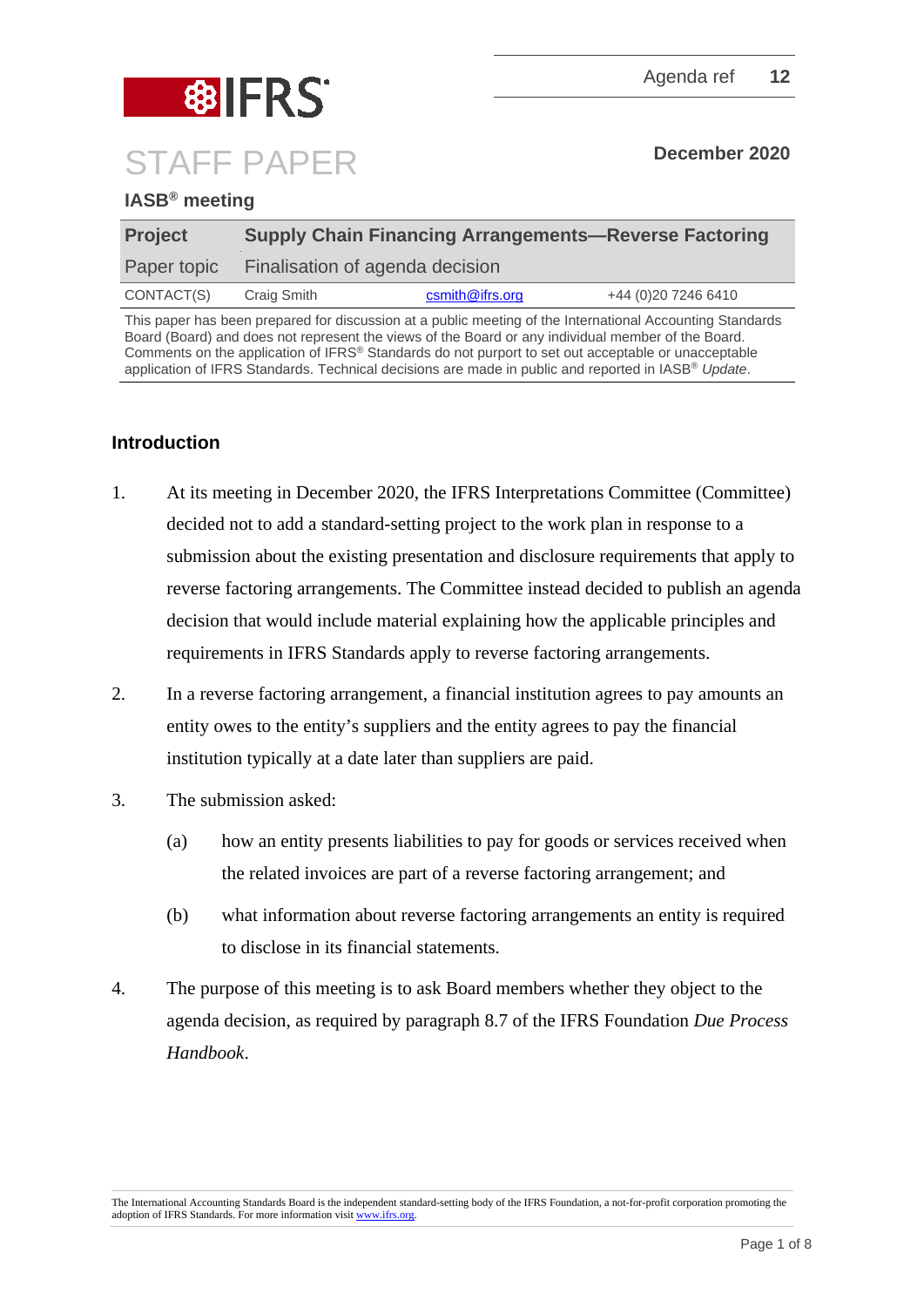## **Overview of the feedback on the tentative agenda decision**

- 5. In June 2020, the Committee published a [tentative agenda decision](https://www.ifrs.org/projects/work-plan/supply-chain-financing-arrangements-reverse-factoring/comment-letters-projects/tentative-agenda-decision-and-comment-letters/) and received 22 comment letters by the comment deadline of 30 September 2020.
- 6. 18 respondents agreed with the Committee's decision to publish an agenda decision. Most agreed with the Committee's analysis of the requirements in IFRS Standards, but some had comments on specific details of that analysis. Some respondents also suggested clarifying particular aspects of the tentative agenda decision.
- 7. One respondent suggested that the Committee not publish an agenda decision and, instead, that narrow-scope standard-setting be undertaken to address presentation and disclosure of reverse factoring arrangements in financial statements.
- 8. The Committee considered the feedback at its December 2020 meeting<sup>[1](#page-1-0)</sup>, and made some amendments to the tentative agenda decision to address respondents' comments. Those amendments did not change the overall structure or content of the tentative agenda decision, but rather were editorial or clarifying in nature.
- 9. All 13 Committee members present voted to publish the agenda decision.
- 10. Appendix A to this paper includes the wording of the agenda decision, approved by Committee members.

#### **Questions for the Board**

Do Board members object to the Committee's:

- (a) decision that a standard-setting project should not be added to the work plan; and
- (b) conclusion that the agenda decision does not add or change requirements in IFRS Standards?

<span id="page-1-0"></span><sup>&</sup>lt;sup>1</sup> [Agenda Paper 4](https://cdn.ifrs.org/-/media/feature/meetings/2020/december/ifric/ap04-supply-chain-financing.pdf) to the Committee's December 2020 meeting analyses the comments received.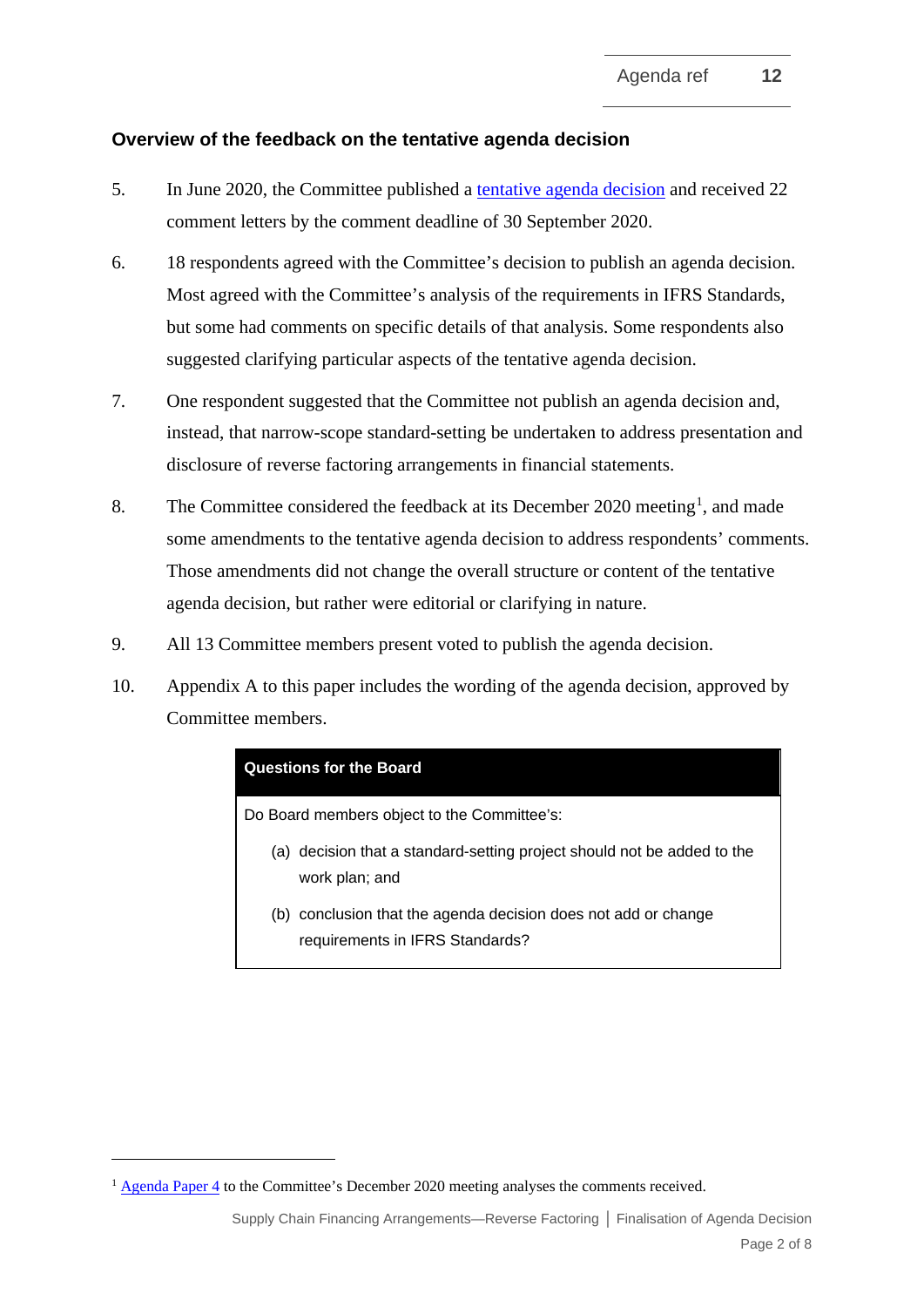## **Possible standard-setting**

- 11. In addition to publishing an agenda decision, in June 2020 Committee members also discussed, and provided their views on, possible narrow-scope standard-setting in relation to supply chain financing arrangements. In particular, the Committee discussed whether additional, more specific, disclosure requirements should be considered to meet investor information needs in relation to those arrangements.
- 12. Respondents to the tentative agenda decision provided comments on possible standard-setting in relation to supply chain financing arrangements, and we have also received input from outreach meetings held with investors and others earlier in 2020.
- 13. We plan to bring all of this input and feedback to the Board for its consideration at a future Board meeting.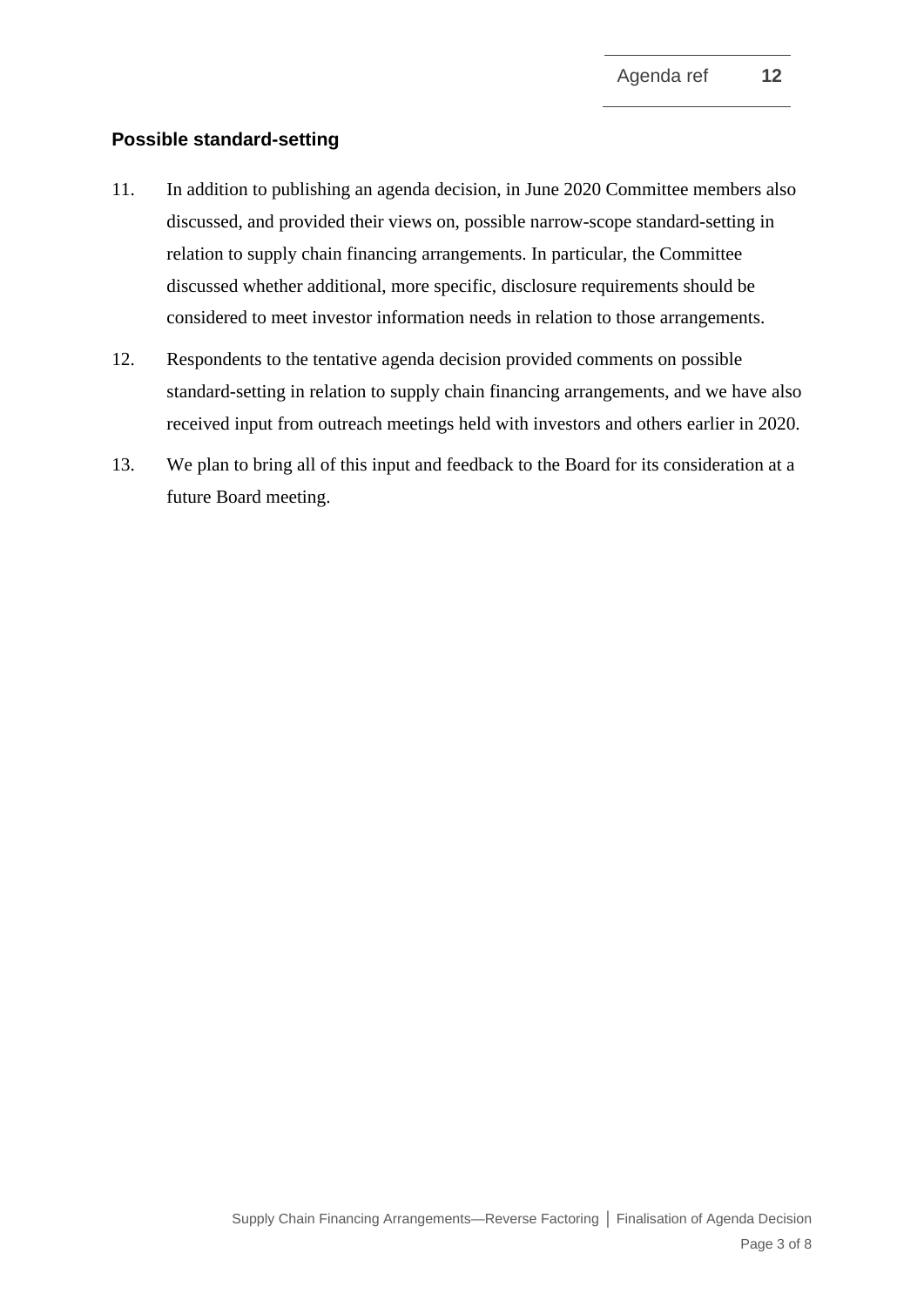## **Appendix A—The Agenda Decision**

A1. The Agenda Decision below was approved by the Committee at its meeting in December 2020.

#### **Supply Chain Financing Arrangements—Reverse Factoring**

The Committee received a request about reverse factoring arrangements. Specifically, the request asked:

- a) how an entity presents liabilities to pay for goods or services received when the related invoices are part of a reverse factoring arrangement; and
- b) what information about reverse factoring arrangements an entity is required to disclose in its financial statements.

In a reverse factoring arrangement, a financial institution agrees to pay amounts an entity owes to the entity's suppliers and the entity agrees to pay the financial institution at the same date as, or a date later than, suppliers are paid.

#### **Presentation in the statement of financial position**

IAS 1 *Presentation of Financial Statements* specifies how an entity is required to present its liabilities in the statement of financial position.

Paragraph 54 of IAS 1 requires an entity to present 'trade and other payables' separately from other financial liabilities. 'Trade and other payables' are sufficiently different in nature or function from other financial liabilities to warrant separate presentation (paragraph 57 of IAS 1). Paragraph 55 of IAS 1 requires an entity to present additional line items (including by disaggregating the line items listed in paragraph 54) when such presentation is relevant to an understanding of the entity's financial position. Consequently, an entity is required to determine whether to present liabilities that are part of a reverse factoring arrangement:

- a) within trade and other payables;
- b) within other financial liabilities; or
- c) as a line item separate from other items in its statement of financial position.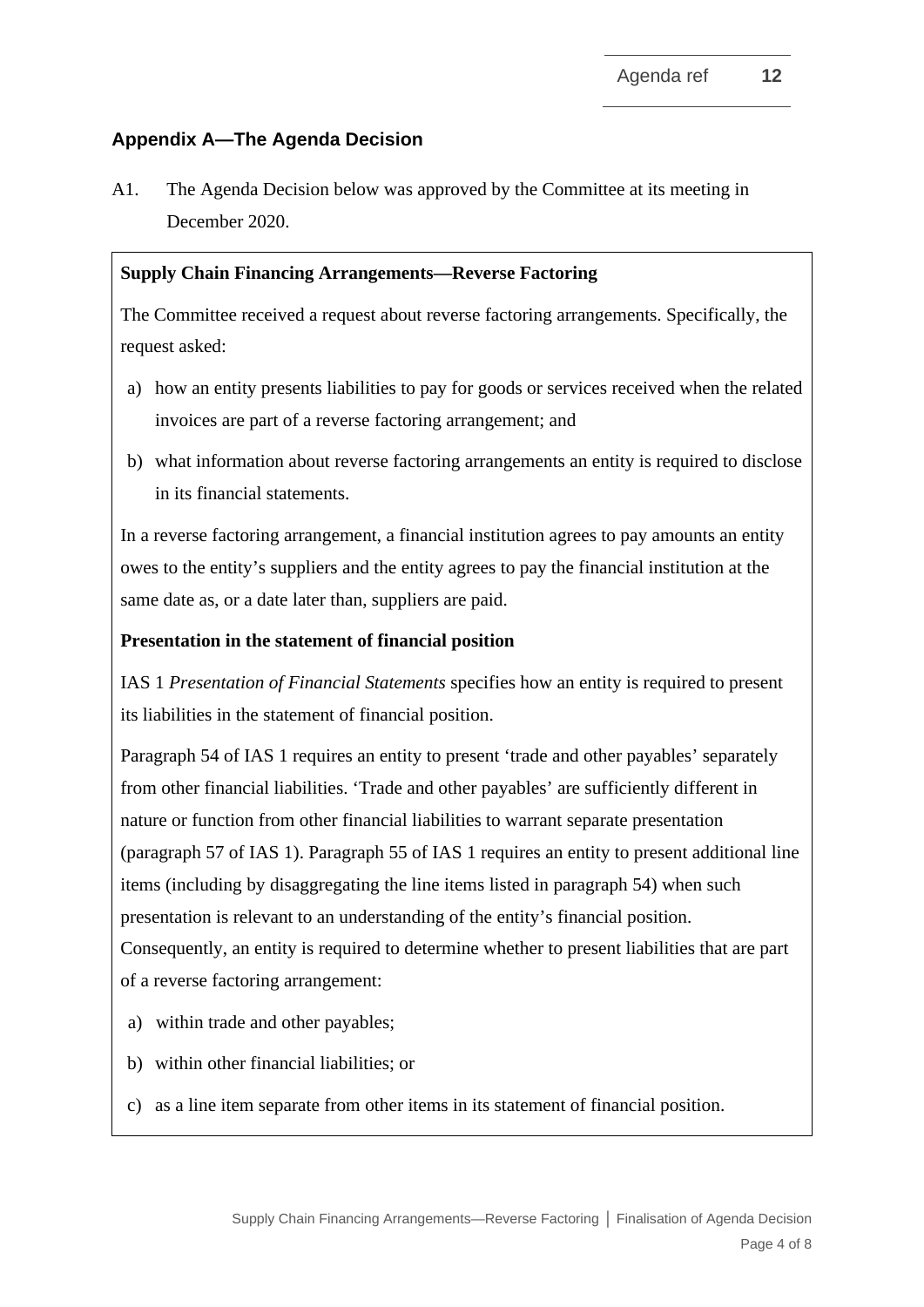Paragraph 11(a) of IAS 37 *Provisions, Contingent Liabilities and Contingent Assets* states that 'trade payables are liabilities to pay for goods or services that have been received or supplied and have been invoiced or formally agreed with the supplier'. Paragraph 70 of IAS 1 explains that 'some current liabilities, such as trade payables… are part of the working capital used in the entity's normal operating cycle'. The Committee therefore concluded that an entity presents a financial liability as a trade payable only when it:

- a) represents a liability to pay for goods or services;
- b) is invoiced or formally agreed with the supplier; and
- c) is part of the working capital used in the entity's normal operating cycle.

Paragraph 29 of IAS 1 requires an entity to 'present separately items of a dissimilar nature or function unless they are immaterial'. Paragraph 57 specifies that line items are included in the statement of financial position when the size, nature or function of an item (or aggregation of similar items) is such that separate presentation is relevant to an understanding of the entity's financial position. Accordingly, the Committee concluded that, applying IAS 1, an entity presents liabilities that are part of a reverse factoring arrangement:

- a) as part of 'trade and other payables' only when those liabilities have a similar nature and function to trade payables—for example, when those liabilities are part of the working capital used in the entity's normal operating cycle.
- b) separately when the size, nature or function of those liabilities makes separate presentation relevant to an understanding of the entity's financial position. In assessing whether it is required to present such liabilities separately (including whether to disaggregate trade and other payables), an entity considers the amounts, nature and timing of those liabilities (paragraphs 55 and 58 of IAS 1).

The Committee observed that an entity assessing whether to present liabilities that are part of a reverse factoring arrangement separately might consider factors including, for example:

a) whether additional security is provided as part of the arrangement that would not be provided without the arrangement.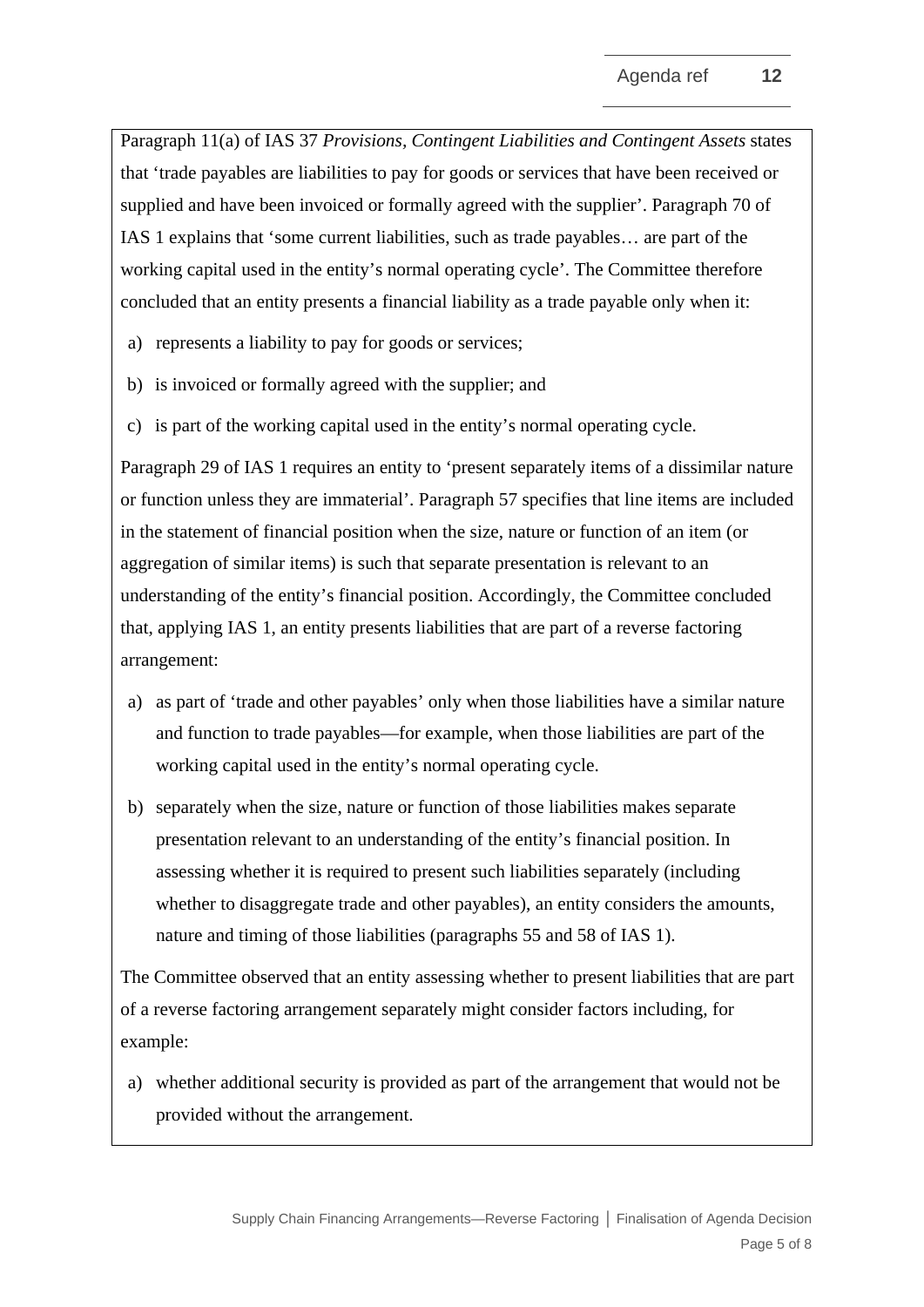b) the extent to which the terms of liabilities that are part of the arrangement differ from the terms of the entity's trade payables that are not part of the arrangement.

## **Derecognition of a financial liability**

An entity assesses whether and when to derecognise a liability that is (or becomes) part of a reverse factoring arrangement applying the derecognition requirements in IFRS 9 *Financial Instruments*.

An entity that derecognises a trade payable to a supplier and recognises a new financial liability to a financial institution applies IAS 1 in determining how to present that new liability in its statement of financial position (see 'Presentation in the statement of financial position').

#### **Presentation in the statement of cash flows**

Paragraph 6 of IAS 7 *Statement of Cash Flows* defines:

- a) operating activities as 'the principal revenue-producing activities of the entity and other activities that are not investing or financing activities'; and
- b) financing activities as 'activities that result in changes in the size and composition of the contributed equity and borrowings of the entity'.

An entity that has entered into a reverse factoring arrangement determines how to classify cash flows under the arrangement, typically as cash flows from operating activities or cash flows from financing activities. The Committee observed that an entity's assessment of the nature of the liabilities that are part of the arrangement may help in determining whether the related cash flows arise from operating or financing activities. For example, if the entity considers the related liability to be a trade or other payable that is part of the working capital used in the entity's principal revenue-producing activities, the entity presents cash outflows to settle the liability as arising from operating activities in its statement of cash flows. In contrast, if the entity considers that the related liability is not a trade or other payable because the liability represents borrowings of the entity, the entity presents cash outflows to settle the liability as arising from financing activities in its statement of cash flows.

Investing and financing transactions that do not require the use of cash or cash equivalents are excluded from an entity's statement of cash flows (paragraph 43 of IAS 7).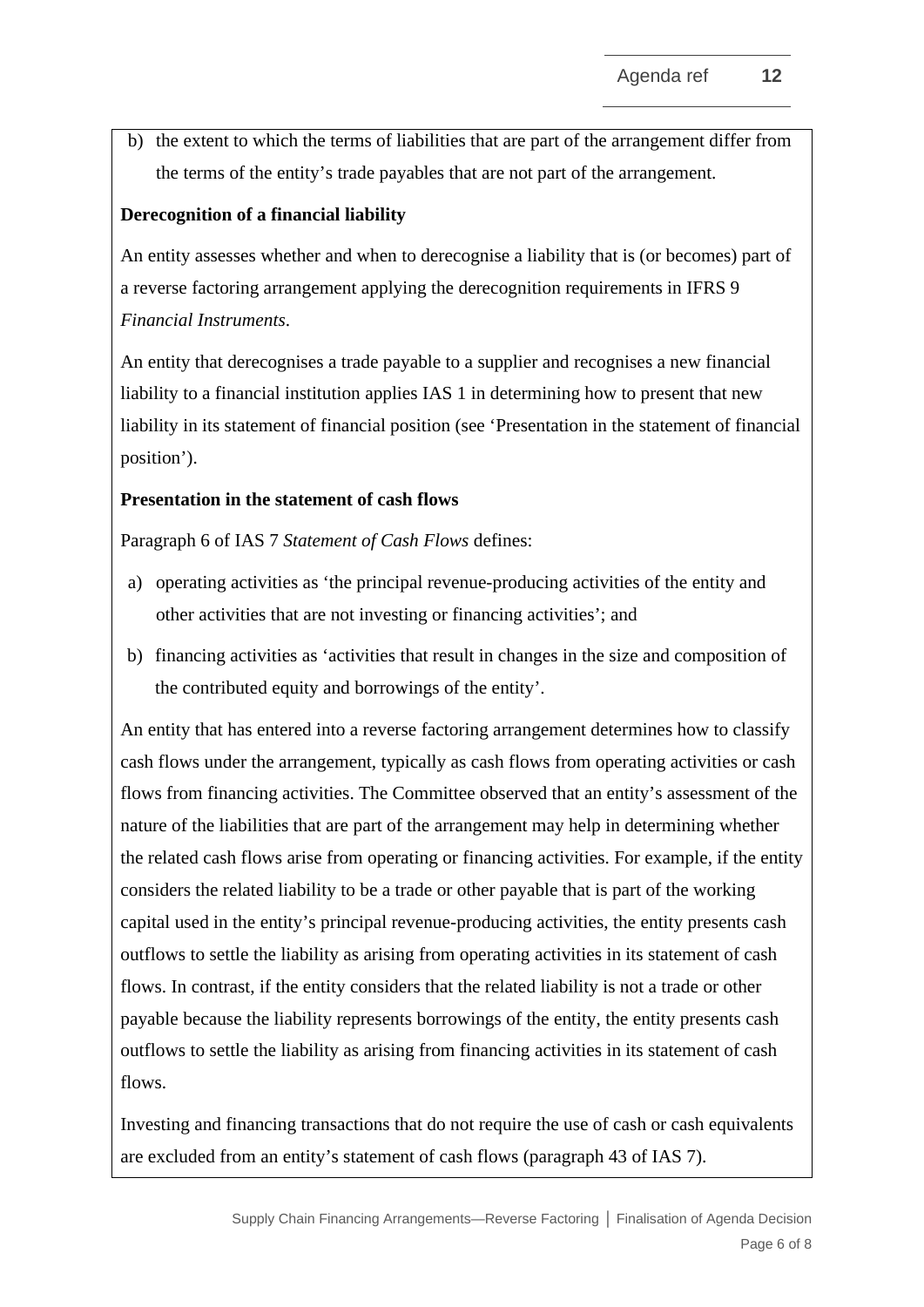Consequently, if a cash inflow and cash outflow occur for an entity when an invoice is factored as part of a reverse factoring arrangement, the entity presents those cash flows in its statement of cash flows. If no cash inflow or cash outflow occurs for an entity in a financing transaction, the entity discloses the transaction elsewhere in the financial statements in a way that provides all the relevant information about the financing activity (paragraph 43 of IAS 7).

#### **Notes to the financial statements**

Paragraph 31 of IFRS 7 *Financial Instruments: Disclosures* requires an entity to provide information that enables users of its financial statements to evaluate the nature and extent of risks arising from financial instruments to which the entity is exposed. IFRS 7 defines liquidity risk as 'the risk that an entity will encounter difficulty in meeting obligations associated with financial liabilities that are settled by delivering cash or another financial asset'. The Committee observed that reverse factoring arrangements often give rise to liquidity risk because:

- a) the entity has concentrated a portion of its liabilities with one financial institution rather than a diverse group of suppliers. The entity may also obtain other sources of funding from the financial institution providing the reverse factoring arrangement. If the entity were to encounter any difficulty in meeting its obligations, such a concentration would increase the risk that the entity might have to pay a significant amount, at one time, to one counterparty.
- b) the entity may have become reliant on extended payment terms or the entity's supplier may have become accustomed to, or reliant on, earlier payment under the reverse factoring arrangement. If the financial institution were to withdraw the reverse factoring arrangement, that withdrawal could affect the entity's ability to settle liabilities when they are due, particularly if the entity were already in financial distress.

Paragraphs 33-35 of IFRS 7 require an entity to disclose how exposures to risk arising from financial instruments, including liquidity risk, arise; the entity's objectives, policies and processes for managing the risk; summary quantitative data about the entity's exposure to liquidity risk at the end of the reporting period (including further information if this data is unrepresentative of the entity's exposure to liquidity risk during the period); and